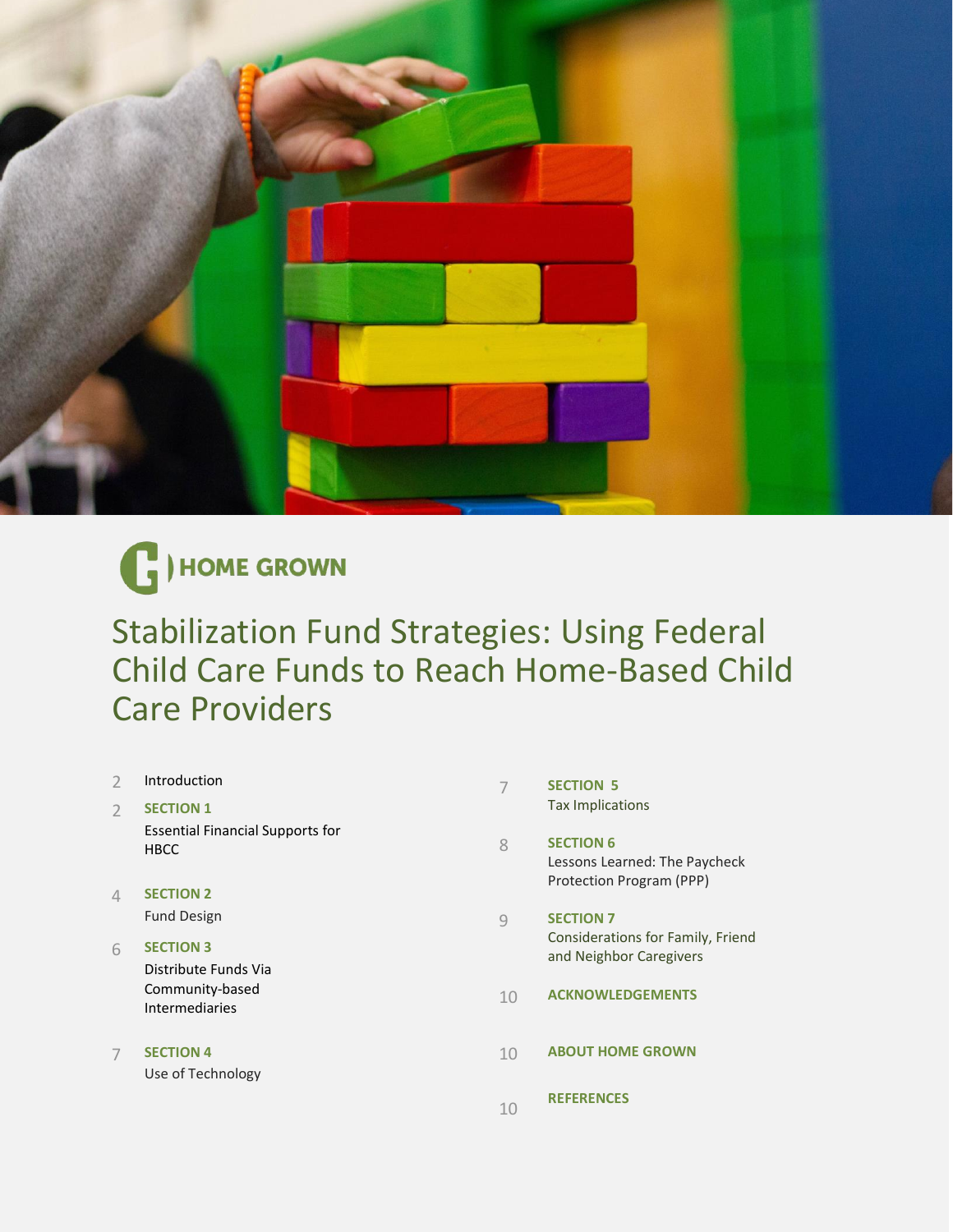### **Introduction**

Home-based child care (HBCC) is an essential element of the early childhood education landscape and has been an active participant in the provision of child care since the onset of the pandemic. HBCC providers include licensed family child care, family child care that might be exempt from licensure in your state, as well as license-exempt family, friend and neighbor providers.

When the pandemic hit, child care centers, schools, and Head Start programs closed rapidly, but the majority of HBCC remained open. HBCC providers - a workforce that is 97% female and 50% people of color - continue to provide child care to essential and frontline workers, despite the risks to themselves and their families.

Given the critical role that HBCC providers play, and the challenges they currently face, it is essential that we focus resources on HBCC providers and move quickly to meet their needs. The pandemic has impacted HBCC providers both personally and professionally. Most HBCC providers are sole operators, both caring for children and running their business. This one person needs to balance education, business management, and daily facility cleaning, and as a result they are often stretched thin under even the best of circumstances.

The federal relief package approved by Congress in December 2020 includes \$10 billion for the Child Care and Development Block Grant, and each state will receive an allocation of these funds. This is a renewed opportunity for states to create "stabilization funds" and an opportunity to apply the lessons of the CARES Act to ensure even deeper impact for HBCC.

Through effective relief funding programs, state administrators have an opportunity to both respond to the immediate needs of HBCC providers and begin to address structural challenges that impact the longterm sustainability of HBCC.

#### <span id="page-1-0"></span>**SECTION 1**

### **Essential Financial Supports for HBCC**

COVID-19 has created an unprecedented set of challenges for providers, which vary based on a myriad of factors, such as: open/closure status; licensure status; quality level; enrollment; regional and local regulation; provider and provider family member health status; HBCC age, race and ethnicity; HBCC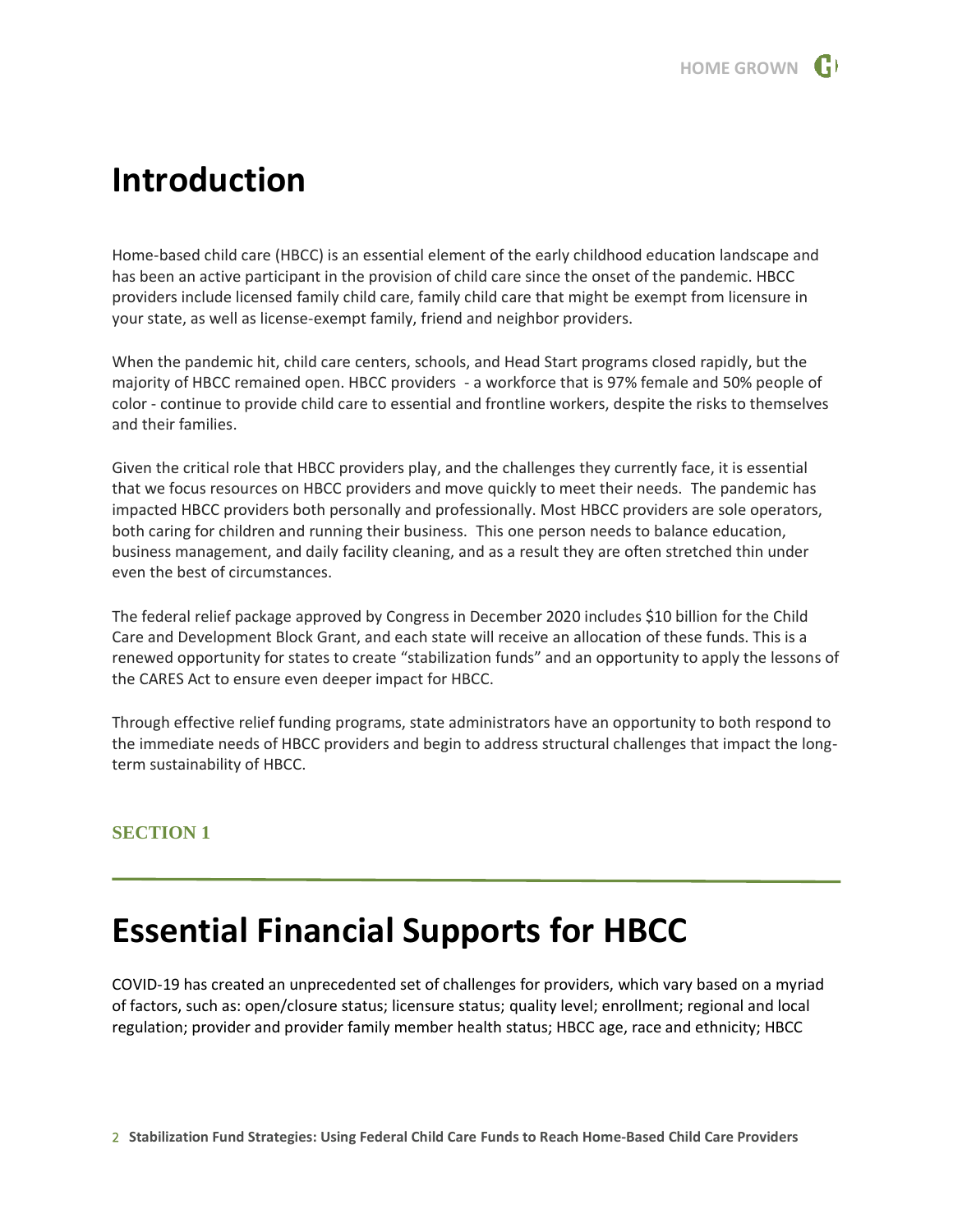business legal structure; business assets and liabilities; and funding diversification. Administrators should allow funds to be used for multiple COVID-related purposes.

The following grant-based financial support is essential for home-based child care providers:

- Replace lost revenue due to closure or enrollment reduction.
- Support new expenses that result from the crisis (materials, supplies, facilities renovation or enhancement, services, staff supports).
- Support providers in enabling paid leave for assistants and/or paying substitutes.
- Ensure the stability of providers to maintain operations by maintaining homes (ownership or leases).
- Support regular expenses that can no longer be afforded, such as utilities.
- Improve compensation for providers serving families of essential personnel, particularly those in the healthcare sector where the risks to providers are higher (i.e., hazard pay).
- Purchase materials or access supports to shift to serve new populations (children of essential personnel, school age children).
- Create cash reserves to enhance flexibility in crisis response.

Home Grown recently surveyed a small group of providers that serve as advisors regarding how they might use equipment or supply grants in support of implementing Center for Disease Control and Prevention (CDC) health and safety guidance. The most common responses were:

- Portable sinks
- Touchless faucets and soap dispensers
- HVAC to improve indoor air quality
- Hand sanitizer dispenser
- Ultraviolet air purifier
- Automatic door opener and flusher toilet
- Touch free waste bin
- Steam cleaner vacuum
- Childcare waiting area with wall dividers
- Table with tabletop clear divider or individual student desks
- Outdoor tables and play equipment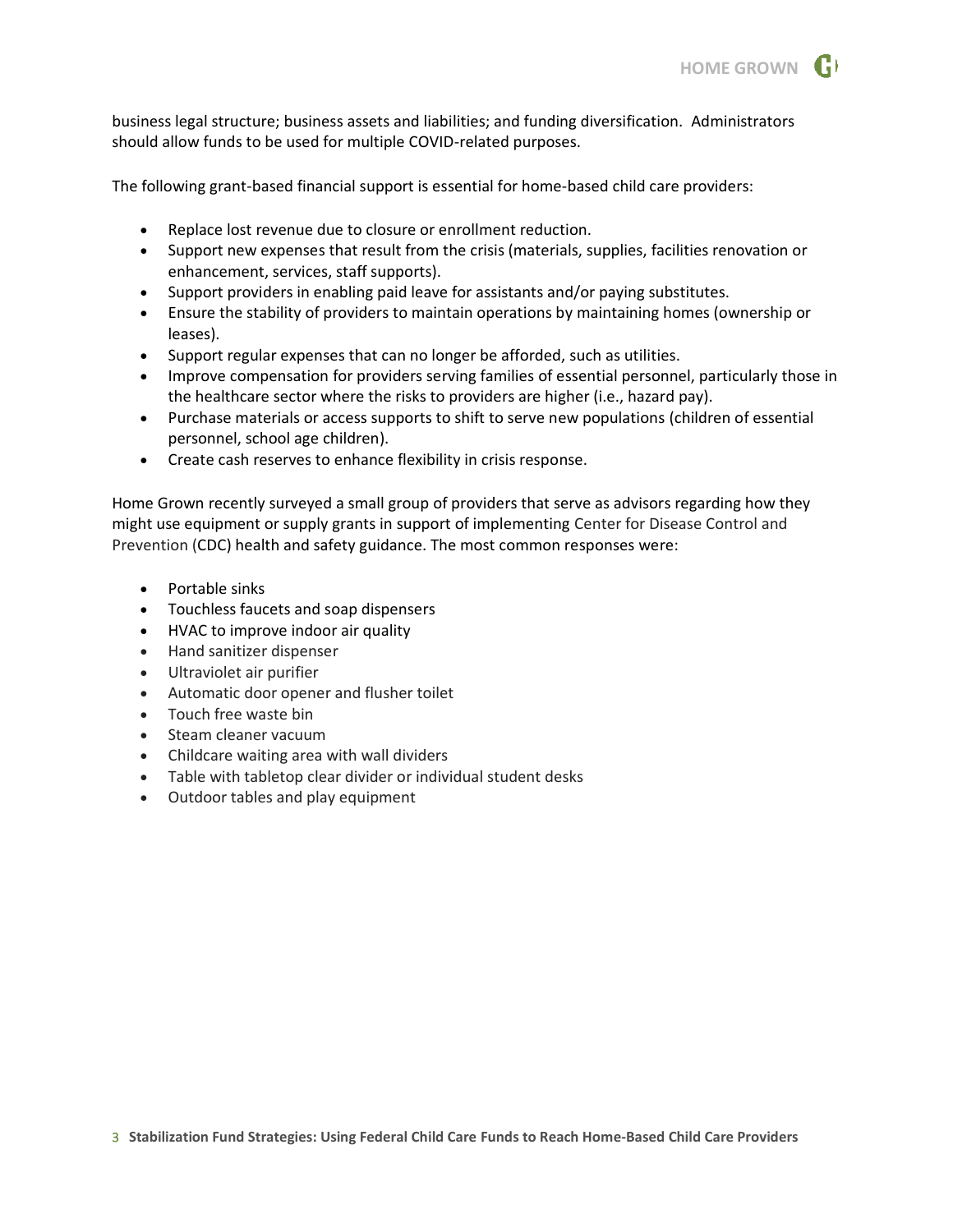### <span id="page-3-0"></span>**Fund Design**

#### **Be flexible.**

The funding should be flexible to allow providers to address the variety of challenges they may be experiencing. For instance:

- Portable sinks placed at the entrance to their home from the backyard play area.
- New play materials or additional sets of play materials in alignment with CDC guidelines.
- Supplement lost income to maintain their homes and ongoing program expenditures such as purchasing program supplies, food and paying assistants.
- Child care management software to generate electronic invoices and allow parents the choice of payment via debit, credit card, or other convenient means.

#### **Design relief funding programs to ensure equity.**

It is essential to design relief programs that ensure that providers with barriers to participation (access to technology, language barriers, disability) are substantively included. Relief funding programs can work toward equity by:

- Reducing application process burden and using effective communications and outreach to ensure a diverse set of applicants.
- Providing step-by-step guides for or direct support in filling out the forms to support participation.
- Providing bonus points or allowing greater overall funding amounts for providers of color and for providers that serve families of color, disadvantaged families, and children with language barriers or ability challenges to prioritize these providers.
- Ensuring funding amounts are determined equitably across setting types, accounting for actual operating costs and true costs of quality.

The crisis posed by COVID-19 has increased the cost of operations for HBCC and impacted demand. CCDF Administrators must act quickly to design and implement HBCC relief funding programs that rapidly get funds into the hands of HBCC providers.

**Payment choices** include options such as: advance of full amount of award; partial advance and reimbursement based on attestation of full expenditure; reimbursement based on attestation of expenditure, or reimbursement based on receipt submission. Given the precarious financial position of HBCC providers, it is **recommended that relief funds should be paid to providers upon award** rather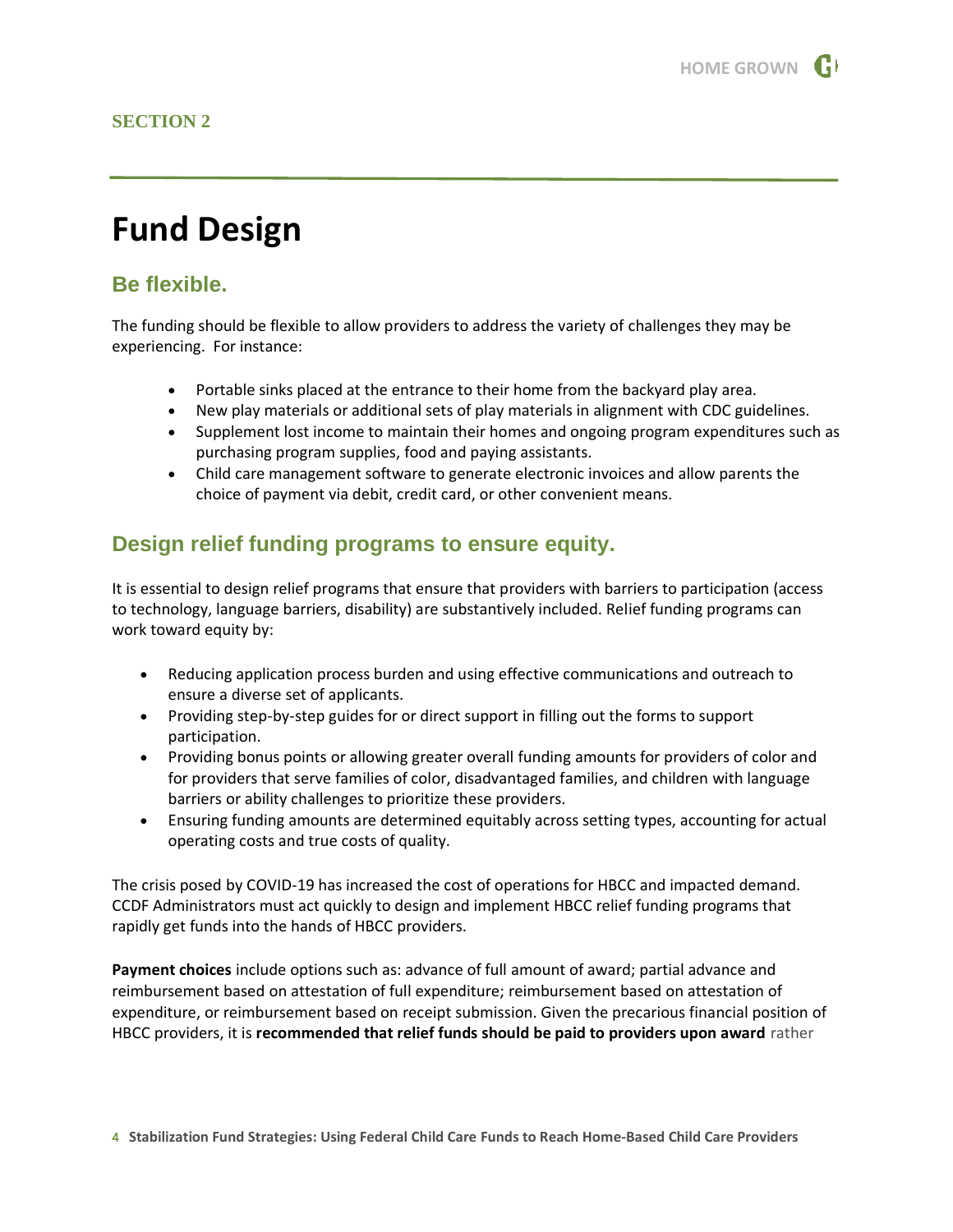than setting the expectation that providers spend their own funds in order to be reimbursed via public funds sometime later.

### **Application Support**

An important step to a successful application process is making supports available to ensure providers can complete the application process. Support tools might include:

- Webinar: host a webinar to explain the program and allow applicants to ask questions. Record this and make it available on a website and consider using technologies already popular with providers (e.g., Facebook Live).
- FAQ Sheet: create a basic frequently asked questions sheet that can be sent out with the initial communications blast, shared on a website, and updated with any changes.
- Office Hours: be explicit about how and when staff will be available to answer questions. Consider hosting office hours or set times of day to field inquiries, being mindful that evenings or weekends might be the best time for HBCC providers to take advantage of office hours.
- One-on-One: One-on-one or small group technical assistance offered via video chat or phone.

### **Engage HBCC in the Relief Program**

Include stakeholders in the process and in the identification of uses of funds and equitable distribution. Timely and effective communication will be critical to getting the word out about and ensuring the participation of the providers who need it most. It is critical to help providers navigate information and support them to engage in the opportunities available to them.

- Consider what you know about the caregivers and providers and how to best communicate with them.
- Engage your network to use the right terminology and language.
- Translate materials into other languages and provide support to providers in their home language.
- Engage local press to promote the relief funding program will also be helpful to gain momentum around policy changes.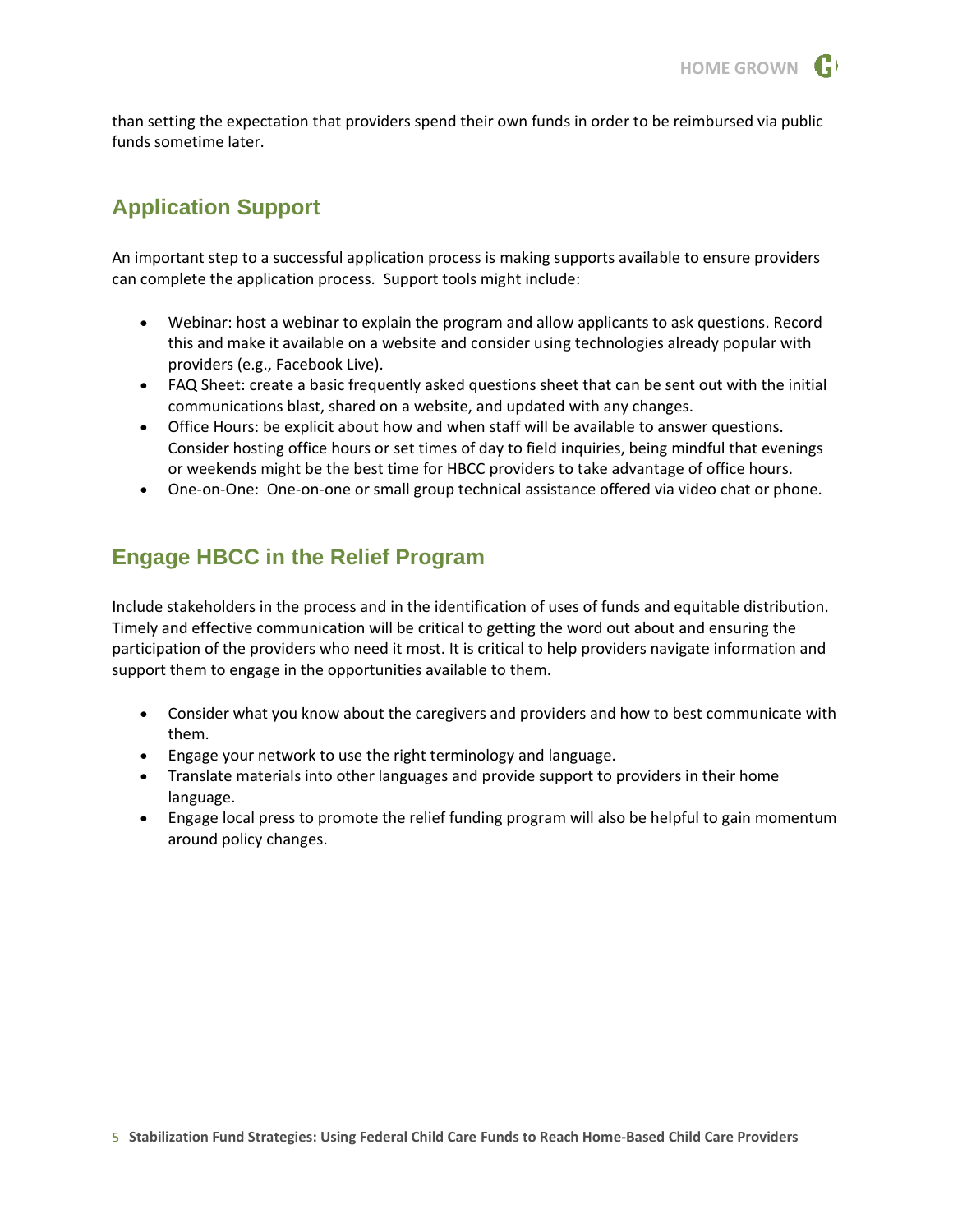# <span id="page-5-0"></span>**Distribute Funds Via Community-based Intermediaries**

Partnering with a community-based intermediary can ensure rapid disbursement of funds into the hands of HBCC providers.

Existing hubs, CCR&R agencies, family child care networks, CACFP sponsors are well positioned to:

- Communicate to their providers about a relief funding opportunity
- Assist their providers in the application and reporting process
- Distribute funds equitably
- Aggregate data across the network regarding outcomes.

It is critical that an intermediary partner possess the capacity and be positioned strategically in a community in order to meet the needs of HBCC providers and achieve program goals. Timing is of the essence and all funding intermediaries, upon initial program set-up, should be able to commit to specific turnaround times for application review and disbursement of a grant award.

The following should also be considered when identifying the appropriate intermediary organization:

● Entity that can leverage existing relationships for outreach and communication

● Entity with existing financial relationships with the provider community (i.e. those administering other funding sources). This may remove some process points such as setting up vendor files (required paperwork such as W-9 and ACH information) in order to process grant funds.

- Entity has staffing capacity and/or access to temporary staff to responsibly administer grant dollars.
- Entity has the technology necessary to work remotely and remain accessible to interested providers and awardees.
- Entity has financial systems in place to administer funds electronically without the need for signatures or check-cutting.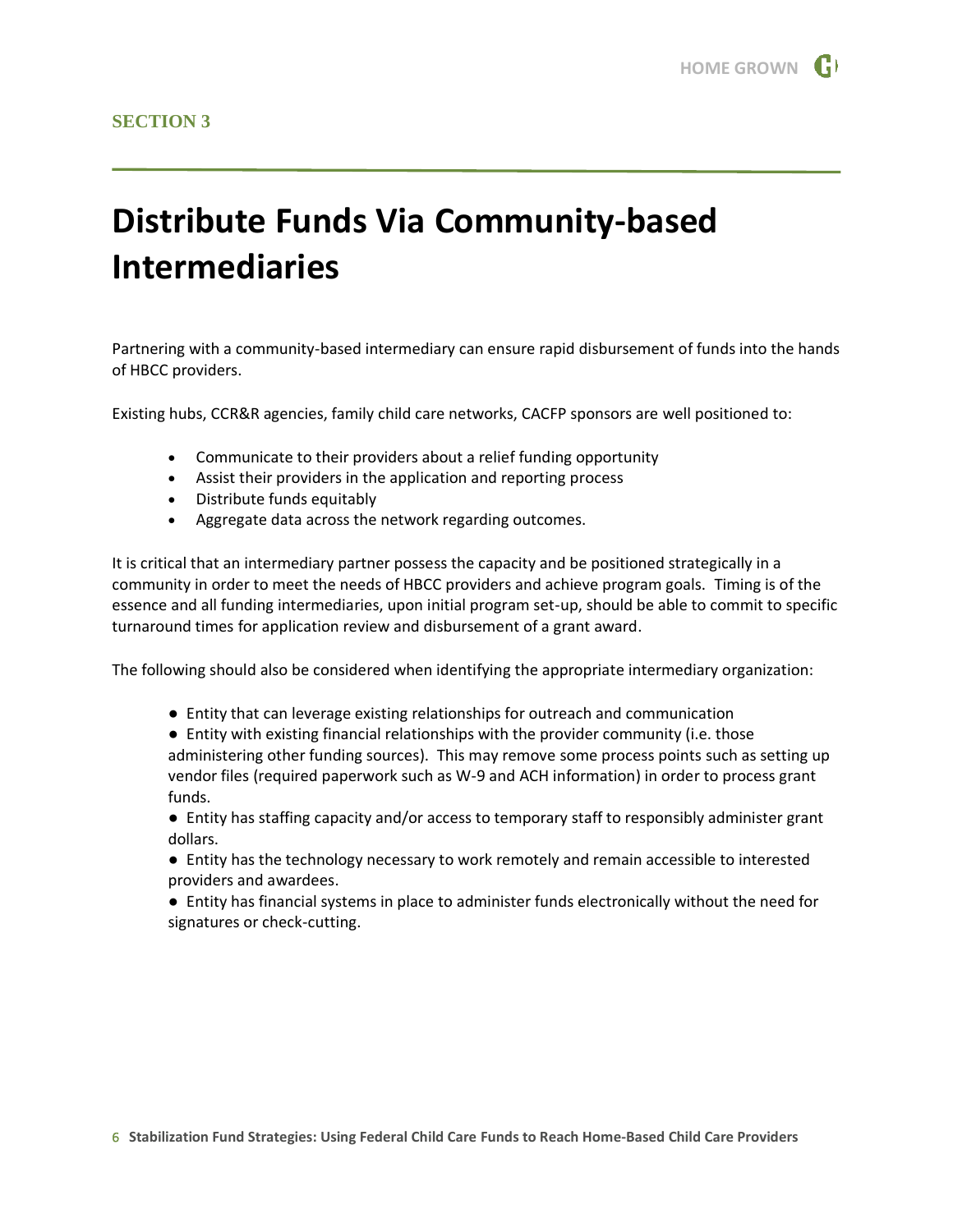# <span id="page-6-1"></span>**Use of Technology**

Any grant program should be set up with fully electronic systems to enable completely remote management. The program should be able to operate with no in-person interactions or travel required. An applicant should be able to apply for and receive funding through only an internet accessible device. However, a paper application submission, in addition to an online application, is needed in order to assure equitable access for HBCC providers who do not have computer or internet access in their home. The online application should be strongly encouraged as the primary method in order to streamline the process if an applicant is able.

- **Electronic File Management:** All application documents and disbursement information (if needed) will be collected through the online application system and can be stored securely and remotely.
- **E-Signatures:** Accept electronic signatures through the application itself, and do not require a wet signature. \*\*\*If the application portal does not allow for a signature field, consider using applications such as DocuSign to sign and attest.
- **Electronic Banking:** Ideally entities administering the grant have an existing financial relationship with the HBCC applicant pool, as this will streamline the disbursement process. All disbursements should be done electronically through an automated clearinghouse (ACH), and checks should not be used.
	- $\circ$  Entities with existing financial relationship: should make sure that they have the ability to disburse funds directly into a bank account for all accepted applicants.
	- $\circ$  Entities without an existing financial relationship with applications: should collect a W9 and ACH form from applicants at the time of approval and award acceptance. Many institutions have a verification process whereby account information is submitted electronically and then confirmed over the phone; this works to ensure funds are sent to the right account.

#### <span id="page-6-0"></span>**SECTION 5**

### **Tax Implications**

The IRS federal tax regulation that governs all HBCC providers makes distinctions between repairs and improvements and which can be deducted or depreciated. Grant materials (applications, FAQs, webinars and reporting forms) should support providers in thinking through the tax and other financial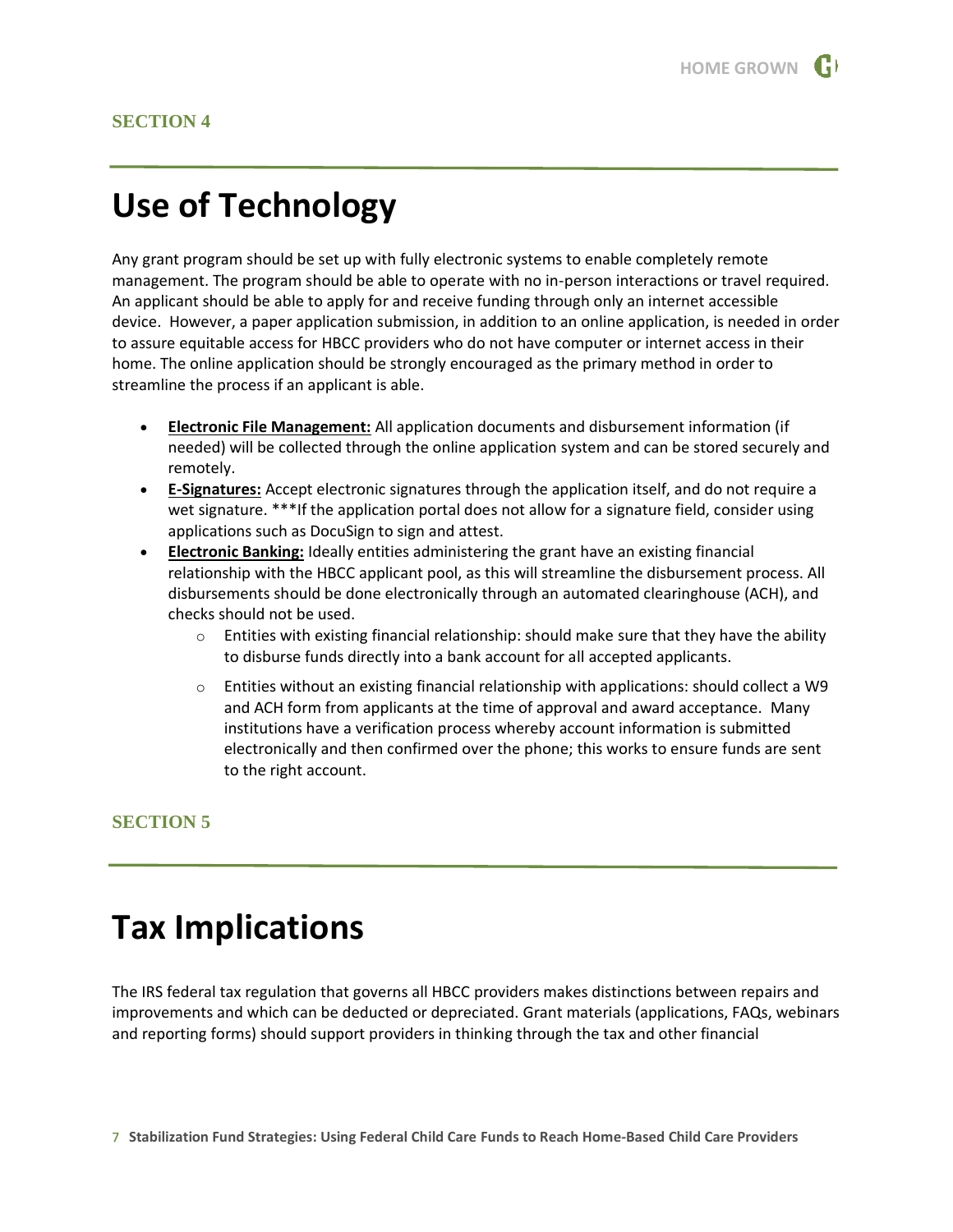implications of any facilities project that they might undertake. Consider creating resources or providing technical assistance to support providers in retaining necessary documentation for their accounting processes and tax preparation.<sup>1</sup> States can also increase the efficiency and effectiveness of HBCC facility projects by offering guidance to providers on how to select contractors, including best practice of seeking multiple bids and asking firms to provide proof of licensure and bonding.

#### <span id="page-7-0"></span>**SECTION 6**

# **Lessons Learned: The Paycheck Protection Program (PPP)**

HBCC providers' experience with the Paycheck Protection Program (PPP) offers lessons for those administering Stabilization Funds.

Of the approximately 118,000 listed and paid home-based child care providers in this country, only a tiny fraction successfully accessed the federal Paycheck Protection Program (PPP). According to the Bipartisan Policy center report [\(BPC report\)](https://bipartisanpolicy.org/press-release/child-care-essential-to-economic-recovery-received-just-2-3-billion-in-ppp-funds/) approximately 34,886 child care providers received PPP loans, with the likely majority of these going to center-based programs. The lack of detail of loan size below \$150,000 makes it hard to ascertain the exact figure from this reporting. A National Association for Family Child Care (NAFCC) survey in May 2020 survey of 1,636 family child care providers in both English and Spanish revealed:

- 12% of respondents had applied for PPP, but had not heard back
- 13% had applied and were approved
- 8% had applied and had been denied

Data collected by NAFCC in August of 2020 indicated that of providers that did not apply for loans, 55% reported fear of debt and payback consequences. <sup>2</sup>

8 **Stabilization Fund Strategies: Using Federal Child Care Funds to Reach Home-Based Child Care Providers**

<sup>&</sup>lt;sup>1</sup> For reference see [Tax Consequences of Grant Funds for HBCC Providers,](https://www.reinvestment.com/wp-content/uploads/2020/05/Home-Based-Child-Care-Emergency-Fund-Tax-Consequences-of-Grant-Funds-for-HBCC-Providers.pdf) a supplement to Home Grown and the Reinvestment Fund's [Home-Based Child Care Emergency Fund Toolkit,](https://www.reinvestment.com/wp-content/uploads/2020/03/Home-Based-Child-Care-Emergency-Fund-A-Toolkit-for-Funders.pdf) 2020.

<sup>&</sup>lt;sup>2</sup> [National Association for Family Child Care.](https://www.nafcc.org/File/5dd05d59-247d-4fd5-be90-70f8dda6ae28) (2020). Essential and Open for Business: The Impact of COVID-19 on Family Child Care.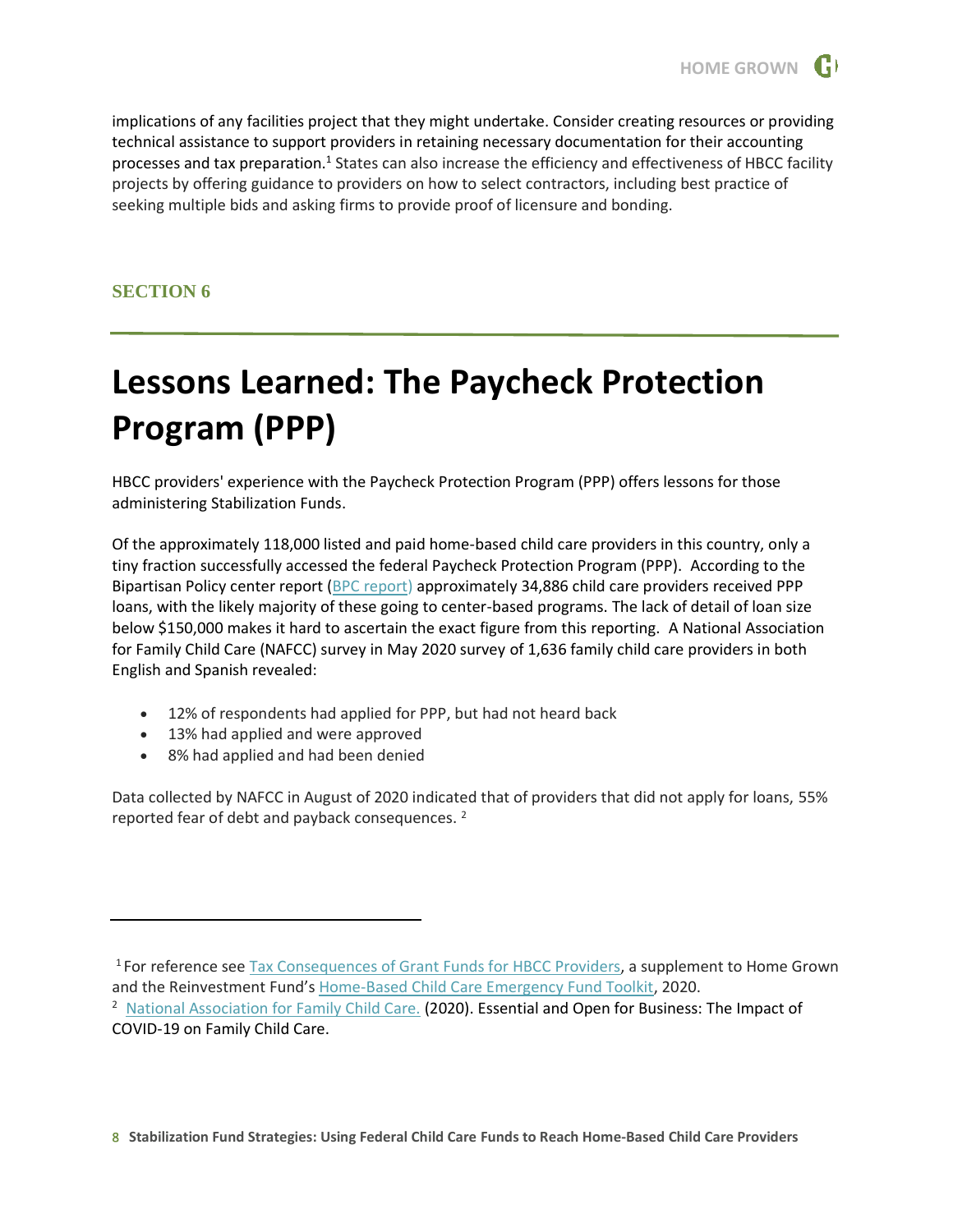Home Grown reviewed data and specialized initiatives related to the PPP as a means of informing more general grant making, particularly in terms of how funding information is disseminated to HBCC, how information is acted upon by HBCC providers, and the impact of funding programs on HBCC. Findings have influenced many of the recommendations made in this report, and include:

- Build awareness. Many HBCC providers would benefit from funding programs but often miss out on the opportunity to do so. The disconnect between need and action begins at awareness. Some providers were not aware of the PPP opportunity or that they might be eligible for it.
- Clear communication. Grant programs should make applications, supports, and other resources and systems clear and available in multiple languages. Limit the use of jargon. Grant programs need to make very clear whether funds need to be repaid if they are spent in accordance with the application and whether providers may apply for grants if they have received other funding previously. Consider a "sales" approach of providing messages on opportunities multiple times in different ways.
- Provide supports. Providers that worked with intermediary organizations had higher PPP application and loan receipt rates. Providers specifically struggled with new financial terminology in the PPP process. Many government forms are unclear, use very specific and unfamiliar terms that are not defined within the document, and suggest high stakes consequences for errors. Many HBCC providers operate in underserved communities and neighborhoods that may distrust government. TA must be available to assist providers to fully understand all aspects of the grant program - from the application to the grant document itself to the reporting requirements - and to assure HBCC providers that the funding does not come with a "catch".
- Minimize paperwork. Very few HBCC providers had an accountant or bookkeeper to aid the PPP application process and very few use electronic accounting systems that can create reports to use in the loan application process. Instead, the providers needed to navigate a complex process alone and with only basic financial records. Grant making programs that minimize financial documentation will reduce this barrier for providers.

#### <span id="page-8-0"></span>**SECTION 7**

# **Considerations for Family, Friend, and Neighbor Caregivers**

There are some additional considerations for funding approaches for FFN caregivers. There are several funds across the country that support individuals and these models may be more appropriate for FFN. Providing direct assistance to individuals FFN caregivers may be challenging depending on factors such